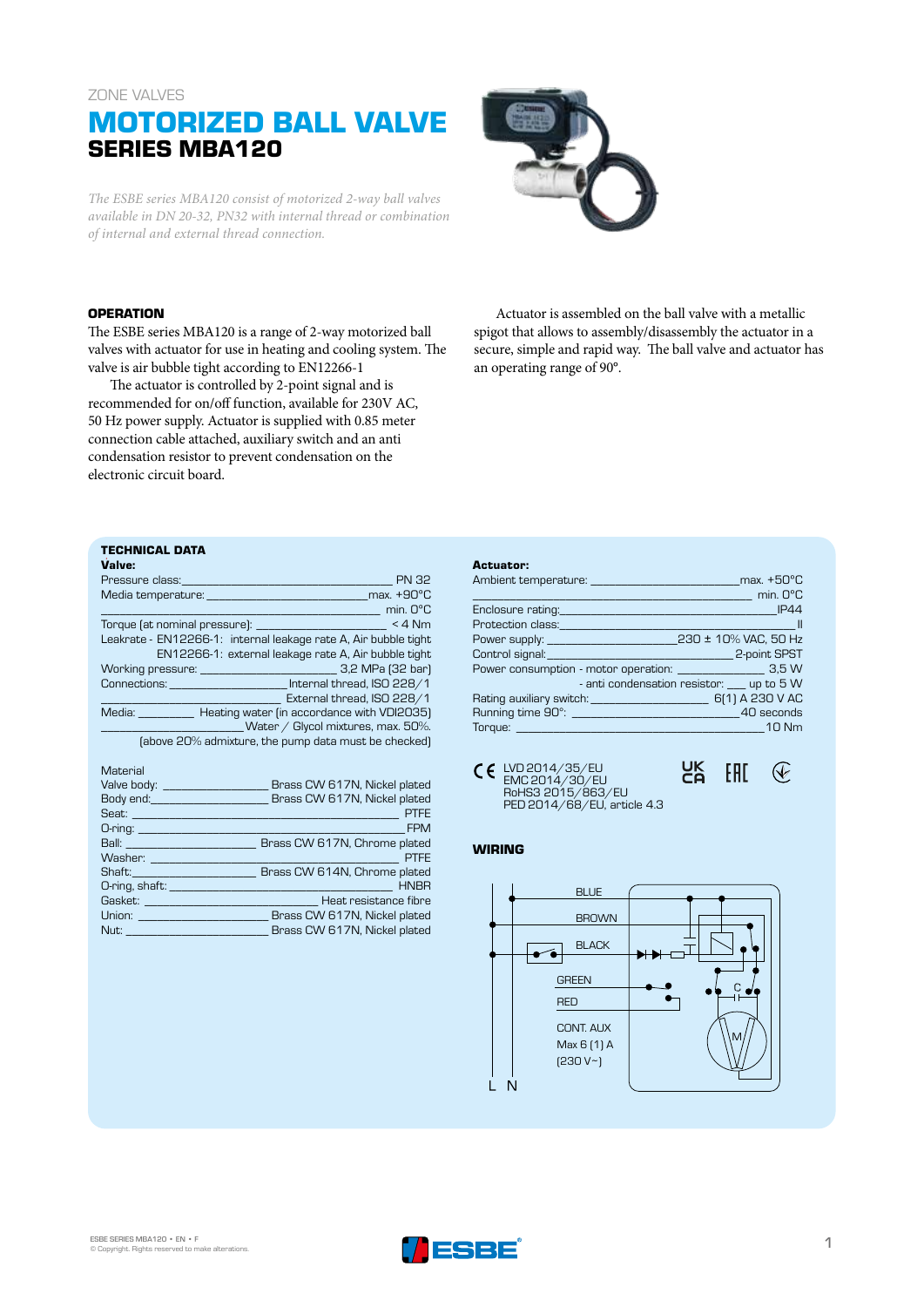## **MOTORIZED BALL VALVE SERIES MBA120**





#### **SERIES MBA121, INTERNAL THREAD**

| Art. No. | Reference     | DN | $Kvs*$ | А                 | <b>Connection</b><br>B | œ<br>U | D  | −  |    | <b>Weight</b><br>[kg] | <b>Note</b> |
|----------|---------------|----|--------|-------------------|------------------------|--------|----|----|----|-----------------------|-------------|
|          |               |    |        |                   |                        |        |    |    |    |                       |             |
| 43100100 |               | 20 | 45     | $G \frac{3}{4}$ " | G 3/4"                 | 34     | 68 | 25 | 39 | 0,74                  |             |
| 43100200 | <b>MBA121</b> | 25 | 60     | G 1"              | G 1"                   | 41     | 82 | 29 | 43 | 0,93                  |             |
| 43100300 |               | 32 | 100    | G 11/4"           | G 11/4"                | 43     | 86 | 34 | 48 | 1,08                  |             |





### **SERIES MBA122, EXTERNAL THREAD**

| Art. No. |               | DN<br>Reference |     |                      | Kvs*                 | <b>Connection</b> |    |      | C<br>D | ⊢    | Е | Weight | <b>Note</b> |
|----------|---------------|-----------------|-----|----------------------|----------------------|-------------------|----|------|--------|------|---|--------|-------------|
|          |               |                 |     | ΙAι                  | B                    |                   |    | −    |        | [kg] |   |        |             |
| 43101100 |               | 15              | 20  | $G\frac{3}{4}$ "     | G 3/4"               | 31                | 62 | 21.5 | 35     | 0,61 |   |        |             |
| 43101200 | <b>MBA122</b> | 20              | 45  | G 1"                 | G 1"                 | 34                | 72 | 25   | 38.5   | 0,72 |   |        |             |
| 43101300 |               | 25              | 60  | G 11/4"              | G 11/4"              | 39,5              | 82 | 29   | 42.5   | 0,91 |   |        |             |
| 43101400 |               | 32              | 100 | G 11/ <sub>2</sub> " | G 11/ <sub>2</sub> " | 36                | 86 | 34   | 47,5   | 1,10 |   |        |             |

E

LL.

\* Kvs-value in  $m^3/h$  at a pressure drop of 1 bar.

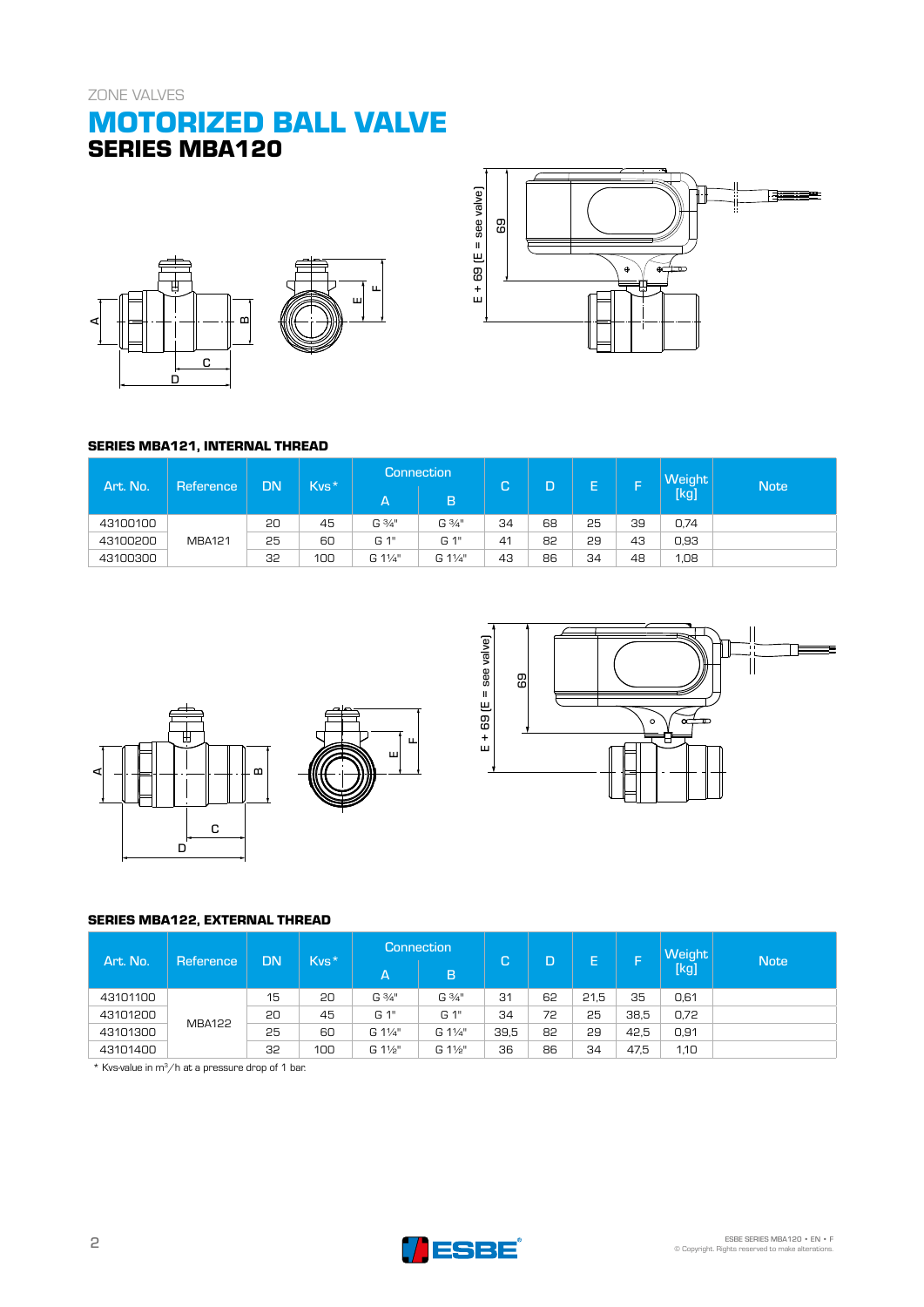# **MOTORIZED BALL VALVE SERIES MBA120**



#### **SERIES MBA122, EXTERNAL THREAD WITH ADAPTERS**

| Art. No.<br>Reference |               | DN |     |         |                |      |       |      |      |      |  |  |  |  |  |  |  |  |  |  |  |  |  |  | Kvs* |  | <b>Connection</b> | IC. | D | E. | ═<br>L | <b>Weight</b> | <b>Note</b> |
|-----------------------|---------------|----|-----|---------|----------------|------|-------|------|------|------|--|--|--|--|--|--|--|--|--|--|--|--|--|--|------|--|-------------------|-----|---|----|--------|---------------|-------------|
|                       |               |    |     | ΙA.     | B              |      |       | -    |      | [kg] |  |  |  |  |  |  |  |  |  |  |  |  |  |  |      |  |                   |     |   |    |        |               |             |
| 43100700              |               | 15 | 20  | G ½"    | $G\frac{1}{2}$ | 58.5 | 118   | 21.5 | 35   | 0,73 |  |  |  |  |  |  |  |  |  |  |  |  |  |  |      |  |                   |     |   |    |        |               |             |
| 43100800              | <b>MBA122</b> | 20 | 45  | G 3/4"  | G 3/4"         | 65   | 133,5 | 25   | 38,5 | 0,93 |  |  |  |  |  |  |  |  |  |  |  |  |  |  |      |  |                   |     |   |    |        |               |             |
| 43100900              |               | 25 | 60  | G 1"    | G 1"           | 73   | 149   | 29   | 42,5 | 1,24 |  |  |  |  |  |  |  |  |  |  |  |  |  |  |      |  |                   |     |   |    |        |               |             |
| 43101000              |               | 32 | 100 | G 11/4" | G 11/4"        | 74   | 158   | 34   | 47,5 | 1,55 |  |  |  |  |  |  |  |  |  |  |  |  |  |  |      |  |                   |     |   |    |        |               |             |







### **SERIES MBA124, INTERNAL AND EXTERNAL THREAD**

| Art. No. | Reference     | DN. | Kvs* | A       | <b>Connection</b><br>B. | <b>Sept</b><br>تا | D   | ⊢<br>− |    | <b>Weight</b><br>[kg] | <b>Note</b> |
|----------|---------------|-----|------|---------|-------------------------|-------------------|-----|--------|----|-----------------------|-------------|
| 43100400 |               | 20  | 45   | G 3/4"  | G 3/4"                  | 65                | 99  | 25     | 39 | 0,83                  | 11          |
| 43100500 | <b>MBA124</b> | 25  | 60   | G 1"    | G 1"                    | 73                | 115 | 29     | 43 | 1,04                  | 11          |
| 43100600 |               | 32  | 100  | G 11/4" | G 11/4"                 | 75                | 119 | 34     | 48 | 1,28                  | 11          |

\* Kvs-value in m3/h at a pressure drop of 1 bar. Note 1) Connection A = Internal thread, Connection B = External thread